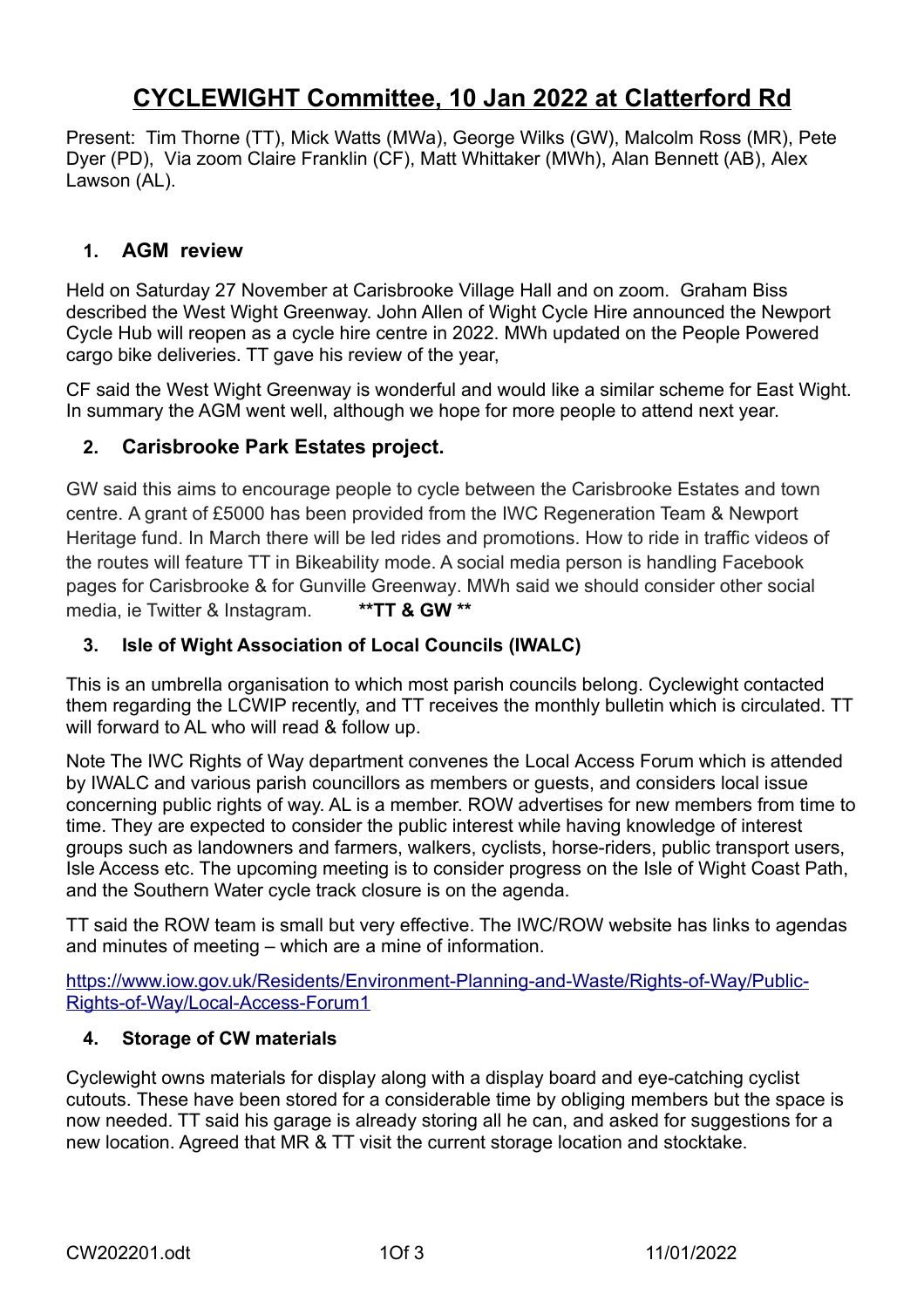# **5. IWC/Island Roads/Cyclewight meeting**

The meetings were arranged by Stewart Chandler, Highways and Transport Client manager. Only one was held before Covid as the IWC has acted with caution to protect its staff. MR said we need to ensure these meetings do continue. AL asked if it was still the intention to include Ramblers & Bridleways group, which seems to be the case.

TT has circulated notes provided in lieu of recent meeting. These relate to the eel screen installation, to flooding and maintenance of existing cycle track, to new multi-use track (Mews Lane) and to on-road matters including Fairlee Road shared path pavement. Note that Island Roads asks that all issues are reported to [info@islandroads.com](mailto:info@islandroads.com) or via the website. A Highways Safety & Improvements Register (HSIR) is kept to prioritise future bids for capital funding.

#### **6. Rookley – Birchmore Lane & other schemes**

An all-weather track upgrade to A37 bridleway has agreement in principal from the landowner following an approach from Graham Biss and ROW. The cost estimate comes out at £70k or so. TT has sent our proposal to Ramblers & Bridleways groups and is waiting for a response. CW could act to commission the construction. MWh asked if there is local support? TT said a local resident first contacted him then raised it with the parish council who gave support, as did Bob Seely MP.

There is a further upgrade proposal in Godshill. Note that planning applications for housing developments for both these areas are likely to yield S106 funding.

## **7. Local Cycling & Walking Improvement Plans (LCWIP)**

TT said three possible schemes are on the go.

# Bembridge, Brading & St Helens parish councils. CF is a member of Bembridge Wheelers and has been involved. She said Cllr Joe Robertson has co-ordinated the three parishes to fund a consultant to prepare a draft plan & apply for matched funding. If this is accepted by IWC then £20,000 should be available for public consultations and detailed planning. MR added that he has been in touch with the town clerk and they are very enthusiastic.

# Niton. TT said they were keen, then cooled off, but may now be re-considering.

# Cowes. TT said Cowes town council have become willing to accommodate cycling and are now consulting on "cycling and walking street design improvements in Cowes, Northwood and Gurnard". Public meetings will take place on 20th 22nd & 23rd January in Gurnard, Cowes & Northwood. For the consultation see <https://people-powered.uk/LCWIP/>where there is a link to an interactive map, or see<https://app.placechangers.co.uk/campaign/225/overview>

AL commented that 20mph limits will be fundamental to safer walking & cycling schemes in all areas of the island as many built up areas lack continuous pavements.

In relation to existing & new cycle tracks further discussion took place of the coverage in local press and online news including OntheWight, Island Echo & County Press. AB suggested that the former are more amenable to publishing information provided to them. The CP likes to have more editorial control.